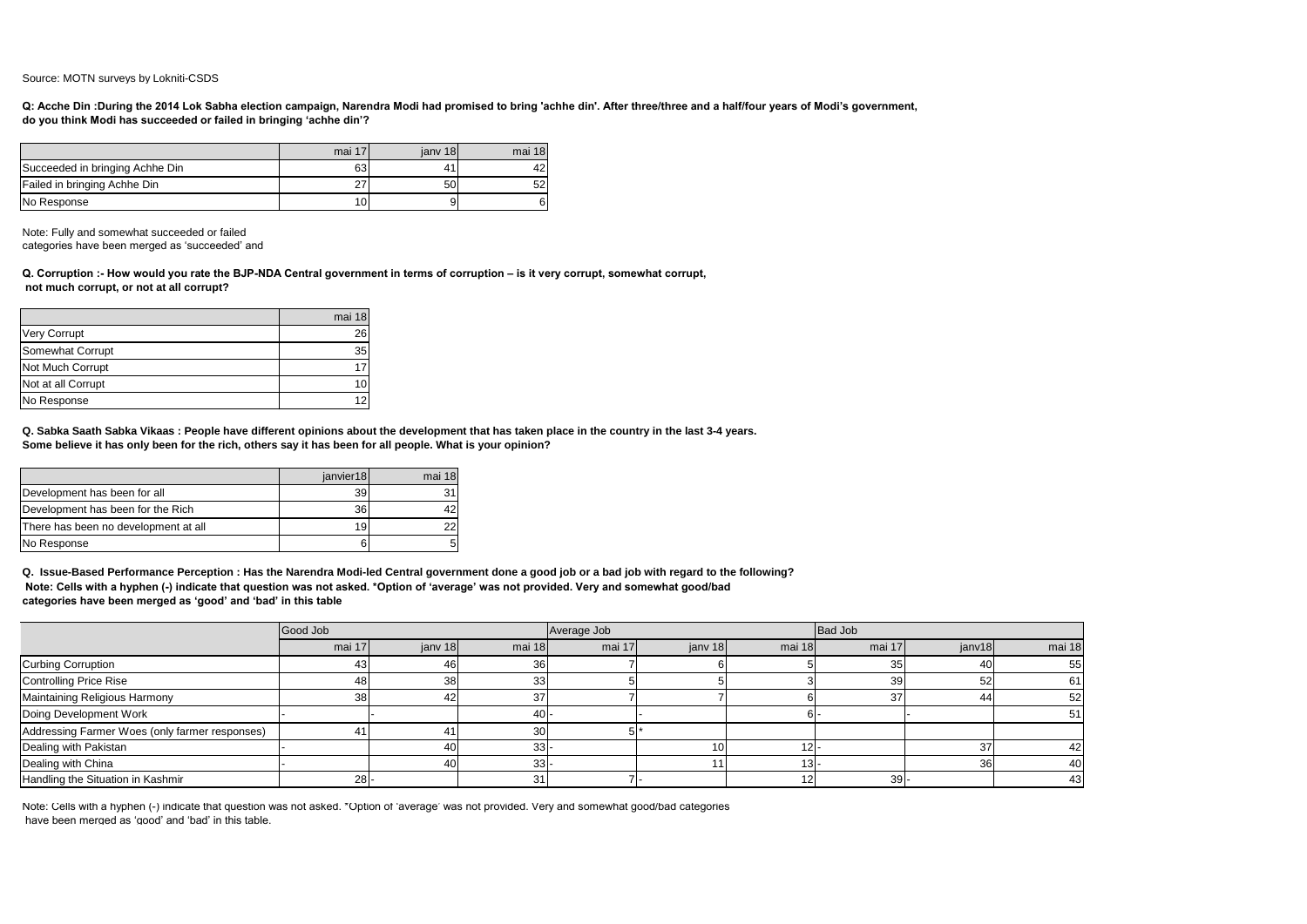|                           | mai 17 | jany 18 | mai 18 |
|---------------------------|--------|---------|--------|
| <b>Fully Satisfied</b>    |        |         | 16     |
| Somewhat Satisfied        | 47     |         | 31     |
| Somewhat Dissatisfied     | 12     | 23      | 15     |
| <b>Fully Dissatisfied</b> | 15     |         | 32     |
| No Response               |        |         | 6      |

|                      | mai 17    |              | janv 18   |                     | mai 18    |                     |
|----------------------|-----------|--------------|-----------|---------------------|-----------|---------------------|
|                      | Satisfied | Dissatisfied | Satisfied | <b>Dissatisfied</b> | Satisfied | <b>Dissatisfied</b> |
| Andhra Pradesh       | 48        | 38           | 37        | 52                  | 26        | 68                  |
| Bihar                | 72        | 20           | 62        | 37                  | 69        | 29                  |
| Gujarata             | 72        | 20           | 57        | 35                  | 55        | 40                  |
| Karnataka            | 73        | 20           | 51        | 40                  | 50        | 45                  |
| Kerala               | 30        | 54           | 24        | 66                  | 28        | 64                  |
| Madhya Pradesh       | 68        | 26           | 54        | 38                  | 48        | 46                  |
| Maharashtra          | 63        | 28           | 56        | 38                  | 51        | 47                  |
| Odisha               | 67        | 14           | 66        | 23                  | 63        | 28                  |
| Rajasthan            | 83        | 12           | 59        | 38                  | 57        | 37                  |
| Tamil Nadu           | 31        | 55           | 33        | 52                  | 19        | 75                  |
| <b>Uttar Pradesh</b> | 71        | 21           | 55        | 37                  | 49        | 44                  |
| <b>West Bengal</b>   | 54        | 24           | 46        | 38                  | 44        | 45                  |
| Telengana            |           |              |           |                     | 29        | 63                  |

|               | Like Him | Don't Like Him | Neither Like nor<br>Dislike Him | No Response |
|---------------|----------|----------------|---------------------------------|-------------|
| Narendra Modi | 43       | 36             | ^<br>. L .                      |             |
| Rahul Gandhi  | 43       | 32             | 14                              |             |

|               | <b>Always Liked</b><br>Him | Did not like him<br>earlier but like<br>Ihim now | No Response |
|---------------|----------------------------|--------------------------------------------------|-------------|
| Narendra Modi | 68                         | 25                                               |             |
| Rahul Gandhi  | 66                         | <b>29I</b>                                       |             |

| Always Disliked<br>Him | Liked him earlier<br>but don't like him No Response<br>Inow |
|------------------------|-------------------------------------------------------------|
|------------------------|-------------------------------------------------------------|

**Q. Satisfaction Levels with Modi Government. Are you satisfied or dissatisfied with the performance of the BJP-led NDA government at the Centre in Delhi over the last three/three and a half/four years?**

a. In large states.\*Findings not shown as n size was <500.

**Q. Likeability : 1) Some people like Rahul Gandhi as a leader and some don't like him. What about you - do you like Rahul Gandhi or you don't like him? 2) Some people like Narendra Modi as a leader and some don't like him. What about you - do you like Modi or you don't like him?**

**Q.Change in Likeability : 1) (If like Rahul) Have you always liked Rahul Gandhi or you did not like him much earlier but now like him? 2) (If like Modi) Have you always liked Modi or you did not like him much earlier but now like him?**

**Q. Change in Unlikeability 1) (If don't like Rahul) Have you never liked Rahul Gandhi or you liked him earlier but don't like him now? 2) (If don't like Modi) Have you never liked Modi or you liked him earlier but don't like him now?**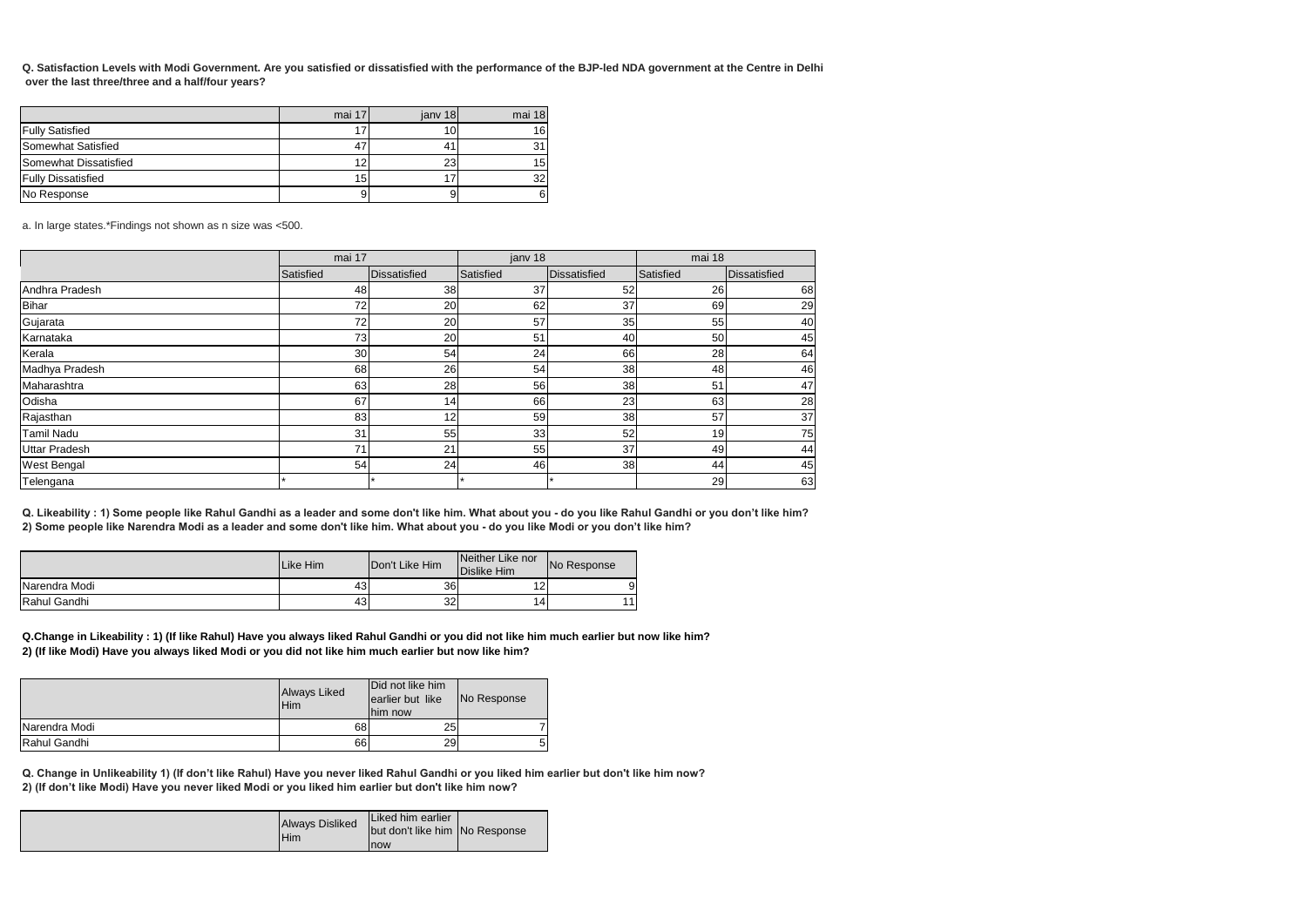| <b>INa</b><br>Modi<br>$-1$<br>ы<br>$ -$ | --<br>וטט | っこ<br>ູບບາ        |     |
|-----------------------------------------|-----------|-------------------|-----|
| IRa<br><br>. ur<br>num<br>ниг<br>۰a۱    | 66        | $\Omega$<br>$- -$ | . . |

# *8. Spontaneous Poll Results: D.A.for 3*

## *Rounds*

|                      | mai 14          | mai 17 | jany 18         | mai 18 |
|----------------------|-----------------|--------|-----------------|--------|
| Narendra Modi        | 36              | 44     | 37              | 34     |
| Rahul Gandhi         | 16              |        | 20 <sub>1</sub> | 24     |
| Mayawati             |                 |        |                 |        |
| Mamata Banerjee      |                 |        |                 |        |
| <b>Other Leaders</b> | 28 <sub>l</sub> | 24′    | 19              |        |

|                                               | mai 18 |
|-----------------------------------------------|--------|
| Modi govt. should get another chance          |        |
| Modi government should not get another chance |        |
| No Response                                   |        |

a.)Regional

|                         | Modi govt.<br>should get<br>another chance | Modi<br>government<br>should not get<br>another chance | No Response |
|-------------------------|--------------------------------------------|--------------------------------------------------------|-------------|
| South                   | 24                                         | 53                                                     | 23          |
| North                   | 44                                         | 45                                                     |             |
| <b>West and Central</b> | 44                                         | 49                                                     |             |
| East                    | 46                                         | 40                                                     | 14.         |
| All India               | 39                                         | 47                                                     | 14          |

b.)Party wise

**country? If Lok Sabha elections are held in the country tomorrow, who would you prefer to see as the Prime Minister of the**

|                                | Modi govt.<br>should get<br>another chance | Modi<br>government<br>should not get<br>another chance | No Response     |
|--------------------------------|--------------------------------------------|--------------------------------------------------------|-----------------|
| <b>All Voters</b>              | 39                                         | 47                                                     | 14              |
| <b>Congress Voters</b>         | 12                                         | 76                                                     | 12              |
| <b>Congress Allies' Voters</b> | 18                                         | 76                                                     | 12              |
| <b>BJP Voters</b>              | 82                                         | 11                                                     |                 |
| <b>BJP</b> allies' Voters      | 52                                         | 38                                                     | 10 <sup>1</sup> |
| <b>Left Voters</b>             | 18                                         | 66                                                     | 16              |
| <b>BSP Voters</b>              | 18                                         | 70                                                     | 12 <sup>1</sup> |
| <b>BSP Allies' Voters</b>      | 24                                         | 68                                                     | 8               |
| <b>Others' Voters</b>          | 20                                         | 48                                                     | 32              |

Note: Responses shown above are of only those who said they dislike Modi and Rahul.

#### **9.Another chance at the helm:- Only for May 18**

**Should the Modi-led BJP NDA government get another chance after the next election?**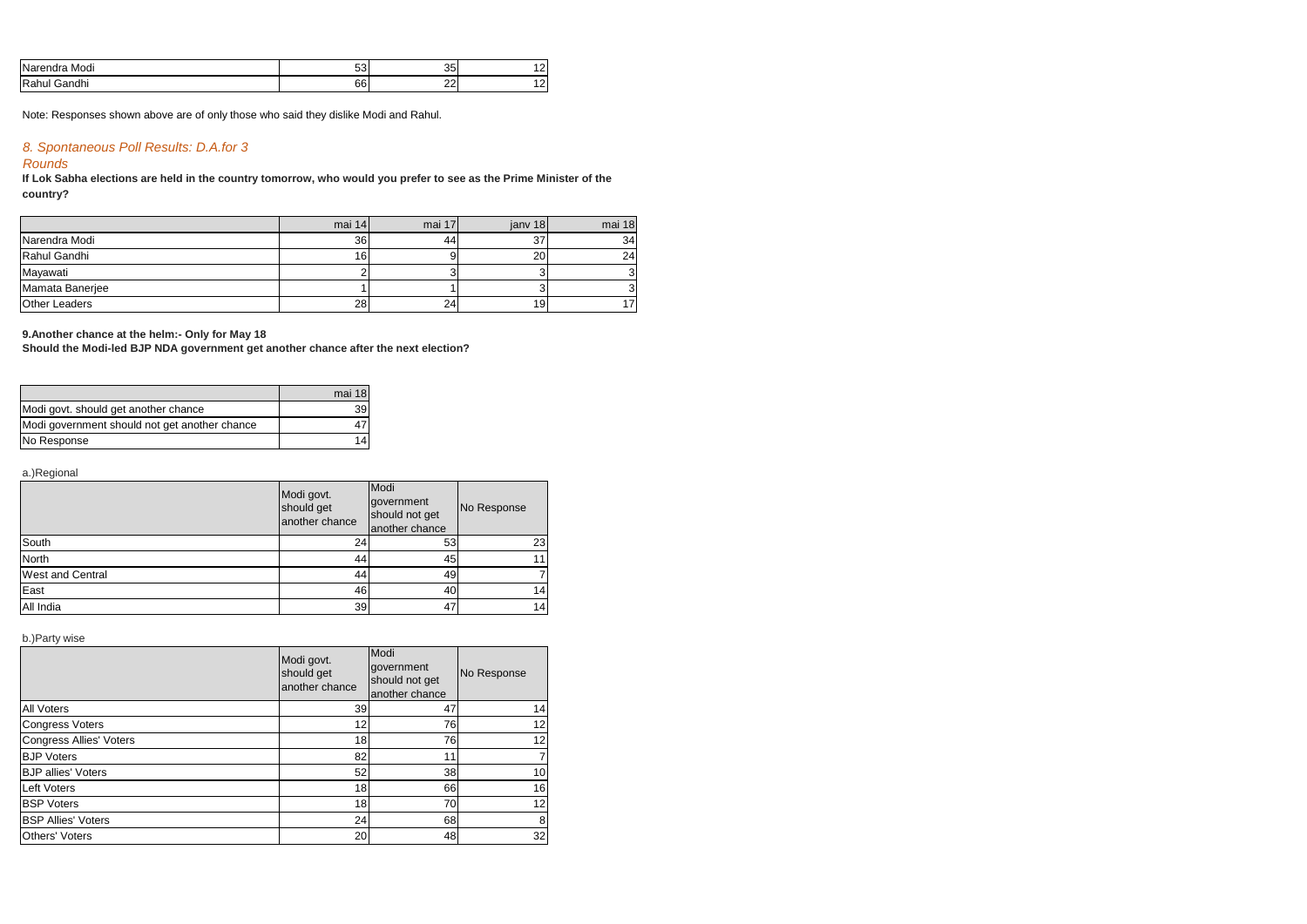### c.)Minorities Religious

|                   | Modi govt.<br>should get<br>another chance | Modi<br>government<br>should not get<br>another chance | No Response |
|-------------------|--------------------------------------------|--------------------------------------------------------|-------------|
| <b>All Voters</b> | 39                                         | 47                                                     | 141         |
| <b>Hindus</b>     | 44                                         | 42                                                     | 14)         |
| Muslims           | 15                                         | 75                                                     | 10I         |
| Christians        | 17                                         | 62                                                     | 21          |
| Sikhs             | 31                                         | 56                                                     | 13          |
| <b>Others</b>     | 53                                         | 40                                                     |             |

### d.) Minorities Hindu

|                     | Modi govt.<br>should get<br>another chance | Modi<br>government<br>No Response<br>should not get<br>another chance |                 |
|---------------------|--------------------------------------------|-----------------------------------------------------------------------|-----------------|
| All Hindus          | 44                                         | 42                                                                    | 14              |
| <b>Upper Castes</b> | 51                                         | 36                                                                    | 13              |
| Upper OBC's         | 44                                         | 42                                                                    | 14              |
| Lower OBC's         | 51                                         | 34                                                                    | 15              |
| SC's                | 31                                         | 55                                                                    | 14 <sub>1</sub> |
| STs                 | 36                                         | 43                                                                    | 21              |

## *From Pre-poll survey in Poll Bound States 2018*

|                | <b>Very Corrupt</b> | Somewhat Corrpt Not Much |                 | Not Corrupt     |
|----------------|---------------------|--------------------------|-----------------|-----------------|
| Madhya Pradesh | 29                  | 30 <sub>l</sub>          |                 | 18 <sup>1</sup> |
| Rajasthan      | ּ<br>اک             | 20                       | 18 <sub>l</sub> | 41              |
| Chattisgarh    |                     | 31                       | 27              | 23              |

### **2. Do you like or dislike Narendra Modi?**

|                | <b>Highly Like Modi</b> | <b>Somewhat Like</b><br><b>I</b> Modi | <b>I</b> Somewhat<br><b>IDislike Modi</b> | <b>Highly Dislike</b><br><b>I</b> Modi |
|----------------|-------------------------|---------------------------------------|-------------------------------------------|----------------------------------------|
| Madhya Pradesh | 39                      | 25                                    |                                           | 20 <sup>1</sup>                        |
| Rajasthan      | 52                      | 22                                    | 10 <sub>1</sub>                           | 13 <sup>l</sup>                        |
| Chattisgarh    | 48                      | 31                                    |                                           |                                        |

#### **3. BJP Reliance on Modi - Who's voting for BJP why?**

|                | Vote for BJP<br>among those<br>who like Modi | Vote for BJP<br>among those<br>Iwho somewhat<br><b>Ilike Modi</b> | <b>Vote for BJP</b><br>among those<br>who somewhat<br><b>I</b> dislike Modi | Vote for BJP<br>among those<br>who dislike Modi |
|----------------|----------------------------------------------|-------------------------------------------------------------------|-----------------------------------------------------------------------------|-------------------------------------------------|
| Madhya Pradesh | 33                                           | 30l                                                               |                                                                             | 19                                              |
| Rajasthan      | 18I                                          | 28                                                                | 131                                                                         | 37                                              |

**1. How corrupt do you consider the Modi government at the Centre – very, somewhat, not much or not at all?**